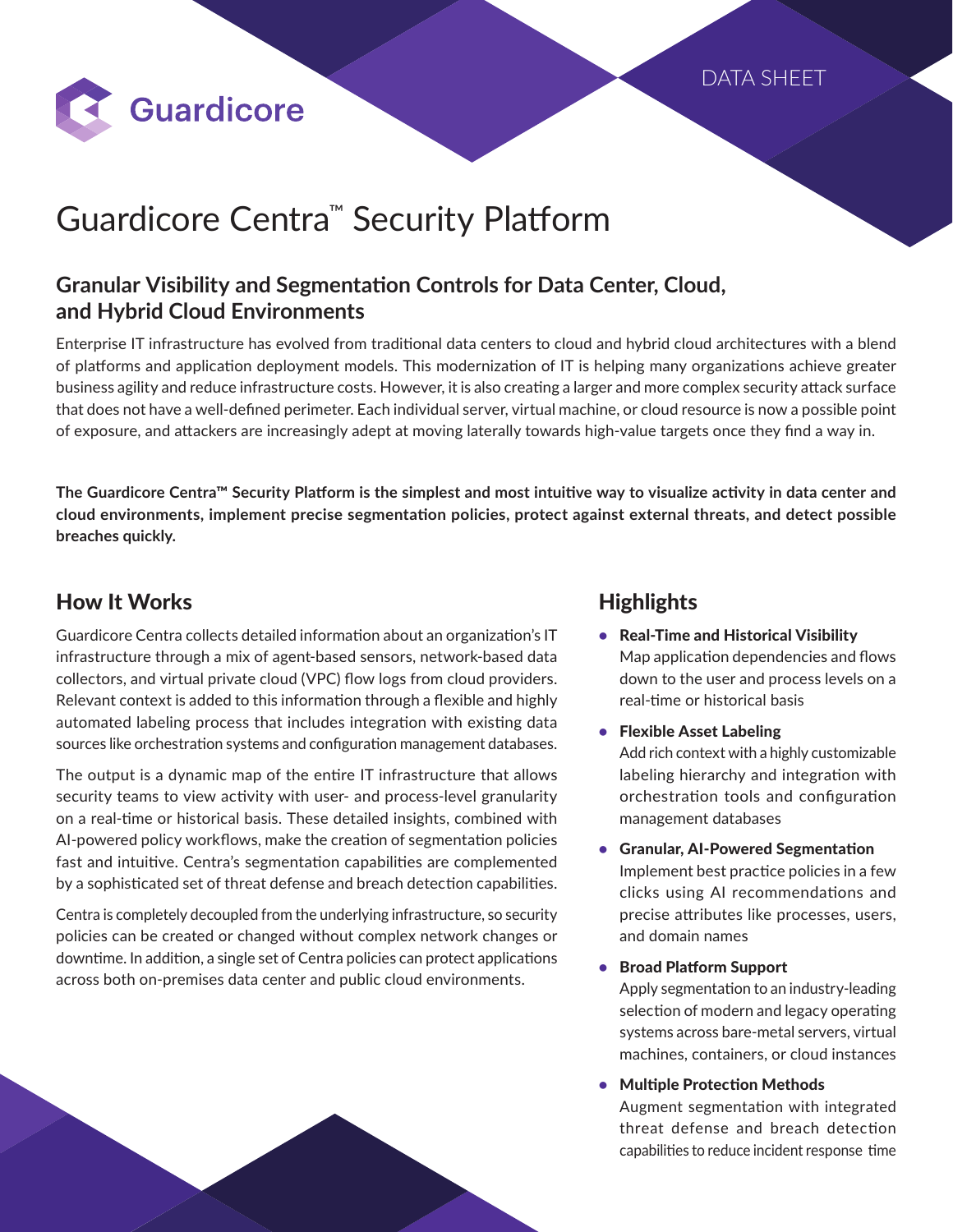# Simple, AI-Powered Segmentation



Guardicore Centra automatically discovers application dependencies and flows and generates a visual map with custom labels, providing a contextual view of application activity and possible risks.

## Reduce the Attack Surface, Secure Critical Applications

- Wide Coverage: Platform-independent segmentation policies work consistently anywhere your applications run across public, private, or hybrid cloud environments.
- **Deep Visibility:** Application-aware visibility helps you understand application dependencies fully before defining segmentation security policies.
- Intuitive, AI-Powered Workflows: A highly visual workflow, best practice policy templates, and powerful compound rule logic make creating segmentation policies fast and intuitive.
- Granular Policies: Software-defined policies use attributes like users, processes, and fully qualified domain names to tightly control application flows and reduce the attack surface.



In the same visual interface, administrators can build segmentation policies quickly based on best-practice templates and AI-powered policy creation workflows.

## Segmentation Simplified

- Visualize: Guardicore Centra's best-in-class visibility automatically discovers and maps all application dependencies and communication flows with process- and user-level context. This visualization, enhanced with automatic orchestration metadata synchronization, enables security teams to label and group all assets and applications quickly and streamline policy development.
- **Build:** Guardicore simplifies segmentation policy development and management. Best practice policy templates and AI-powered workflows make it fast and simple to create highly effective policies. Ongoing visibility into policy effectiveness avoids errors and makes policy refinement easy.
- **Enforce:** Centra's built-in policy enforcement capabilities provide consistent and reliable security regardless of the underlying environment or operating system. Integrated breach detection and response capabilities enable you to see policy violations in the context of an active breach and identify the method of attack.

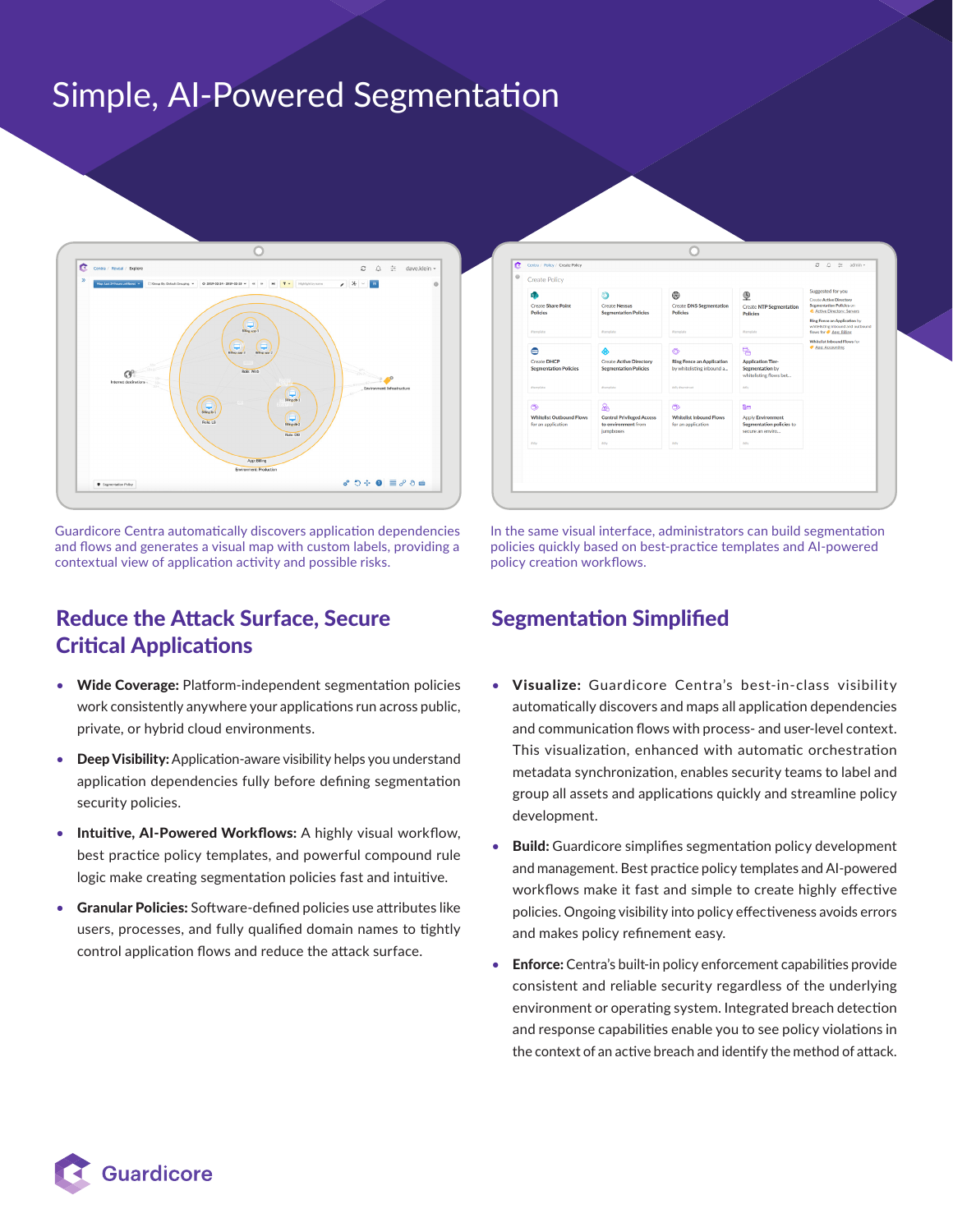# Integrated Breach Detection and Threat Defense



Guardicore Centra provides high-fidelity, context-rich security incidents with details on attacker tools and techniques, helping incident response teams prioritize incident investigation and reduce dwell time.

## Beyond Segmentation: Breach Detection and Threat Defense

- Multiple Detection Methods: A threat intelligence firewall, reputation analysis, policy-based detection, and dynamic deception form a strong security net to redirect or contain live attacks.
- Global Intelligence Gathering: The Guardicore Global Sensor Network, which includes over 10,000 sensors located in data center and cloud environments around the world, streams early threat information to Guardicore Labs for attack identification and analysis.
- Integrated Response: Actionable intelligence and recording of attackers' specific tools and methods enable real-time breach response and continuous improvement of segmentation policies.
- Detailed Forensics: Incident data is presented in a humanreadable fashion alongside evidence, including indicators of compromise, relevant artifacts, and the identifying characteristics of human attackers vs. bots.



Process-level and user-level enforcement generates alerts and blocks unauthorized activity, and an integrated threat intelligence firewall stops malware and other external threats from reaching your critical assets.

## See the Entire Attack, Block Lateral Movements, and Reduce Dwell Time

- Detect: Centra includes multiple detection and defense methods to protect cloud and data center infrastructure, including a threat intelligence firewall, reputation analysis that detects suspicious domain names, IP address and file hashes within traffic flows, policy-based detection of unsanctioned activity, and a high-interaction deception engine that disrupts attackers and captures attack details.
- Investigate: Centra collects the entire attack footprint, including the files and tools used and the arsenal of weapons that the intruder activates, and performs deep forensics to expose user credentials, attack methods, propagation tactics, and more.
- Respond: Centra accelerates incident response with automatic exports of indicators of compromise to security gateways and security information and event management systems, singleclick updates to segmentation policies to remediate violations, and the ability to trigger actions on virtual machines to prevent the spread of damage.